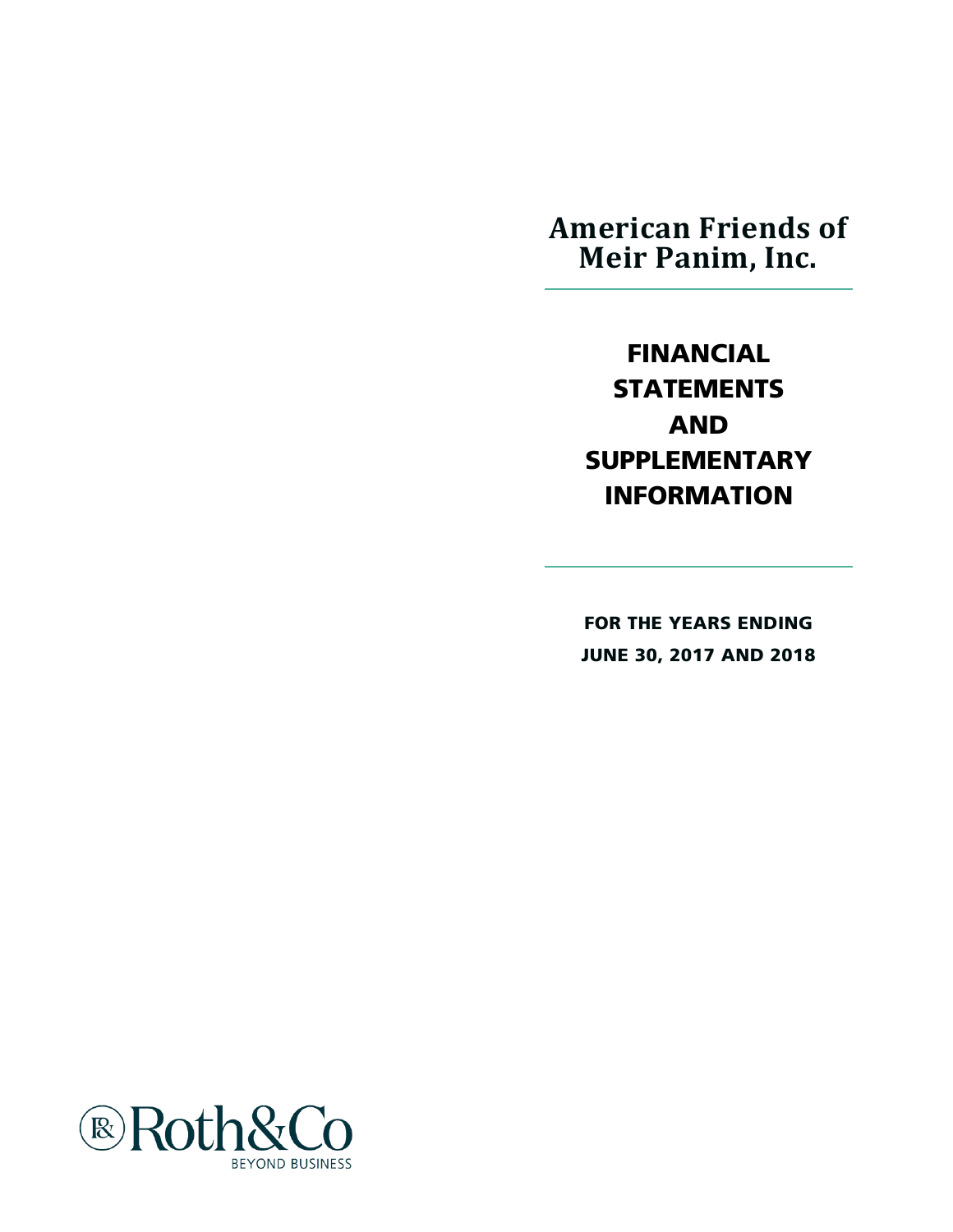

## INDEPENDENT AUDITOR'S REPORT

To the Board of Directors American Friends of Meir Panim, Inc. Brooklyn, New York

## **Report on the Financial Statements**

We have audited the accompanying financial statements of American Friends of Meir Panim, Inc., which comprise the statements of financial position as of June 30, 2018 and 2017, and the related statements of activities and changes in net assets and statements of cash flows for the years then ended, and the related notes to the financial statements.

## **Management's Responsibility for the Financial Statements**

Management is responsible for the preparation and fair presentation of these financial statements in accordance with accounting principles generally accepted in the United States of America; this includes the design, implementation, and maintenance of internal control relevant to the preparation and fair presentation of financial statements that are free from material misstatement, whether due to fraud or error.

## **Auditor's Responsibility**

Our responsibility is to express an opinion on these financial statements based on our audit. We conducted our audit in accordance with auditing standards generally accepted in the United States of America. Those standards require that we plan and perform the audit to obtain reasonable assurance about whether the financial statements are free from material misstatement.

An audit involves performing procedures to obtain audit evidence about the amounts and disclosures in the financial statements. The procedures selected depend on the auditor's judgment, including the assessment of the risks of material misstatement of the financial statements, whether due to fraud or error. In making those risk assessments, the auditor considers internal control relevant to the entity's preparation and fair presentation of the financial statements in order to design audit procedures that are appropriate in the circumstances, but not for the purpose of expressing an opinion on the effectiveness of the entity's internal control. Accordingly, we express no such opinion. An audit also includes evaluating the appropriateness of accounting policies used and the reasonableness of significant accounting estimates made by management, as well as evaluating the overall presentation of the financial statements.

1428 36th Street Suite 200 Brooklyn, NY 11218

P (718) 236-1600 F (718) 236-4849

200 Central Avenue Farmingdale, NJ 07727

P (732) 276-1220 F (732) 751-0505

info@rothcocpa.com www.rothcocpa.com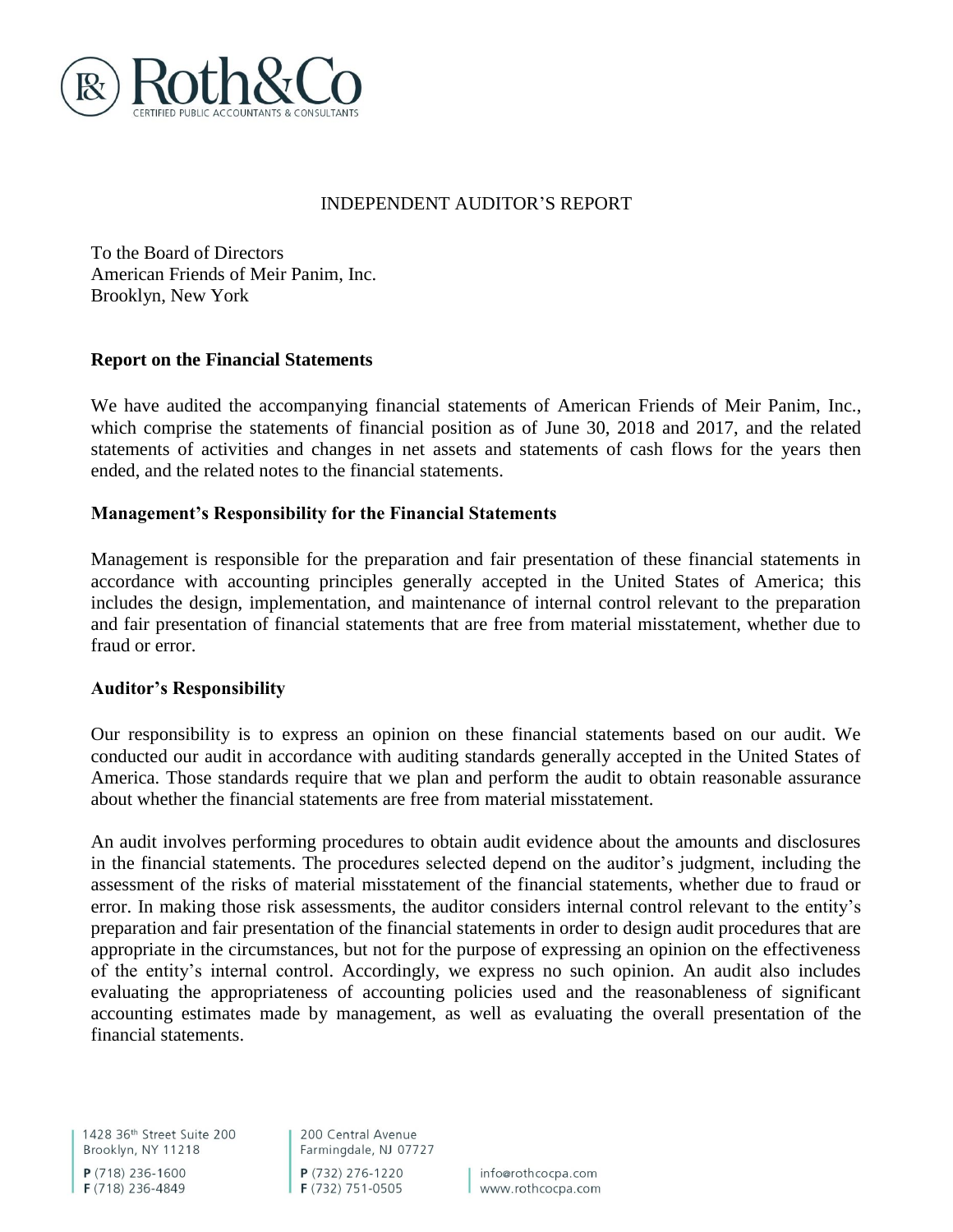

We believe that the audit evidence we have obtained is sufficient and appropriate to provide a basis for our audit opinion.

## **Opinion**

In our opinion, the financial statements referred to above present fairly, in all material respects, the financial position of American Friends of Meir Panim, Inc. as of June 30, 2018 and 2017, and the changes in their net assets and its cash flows for the years then ended in accordance with accounting principles generally accepted in the United States of America.

## **Other Matter**

Our audit was conducted for the purpose of forming an opinion on the financial statements as a whole. The supporting schedules accompanying the financial statements are presented for purposes of additional analysis and are not a required part of the basic financial statements. Such information is the responsibility of management. We have not audited such information and, accordingly, do not express an opinion, nor provide any assurance on it.

Respectfully submitted,

Roth & Company LLP

Roth & Company LLP Brooklyn, New York December 18, 2018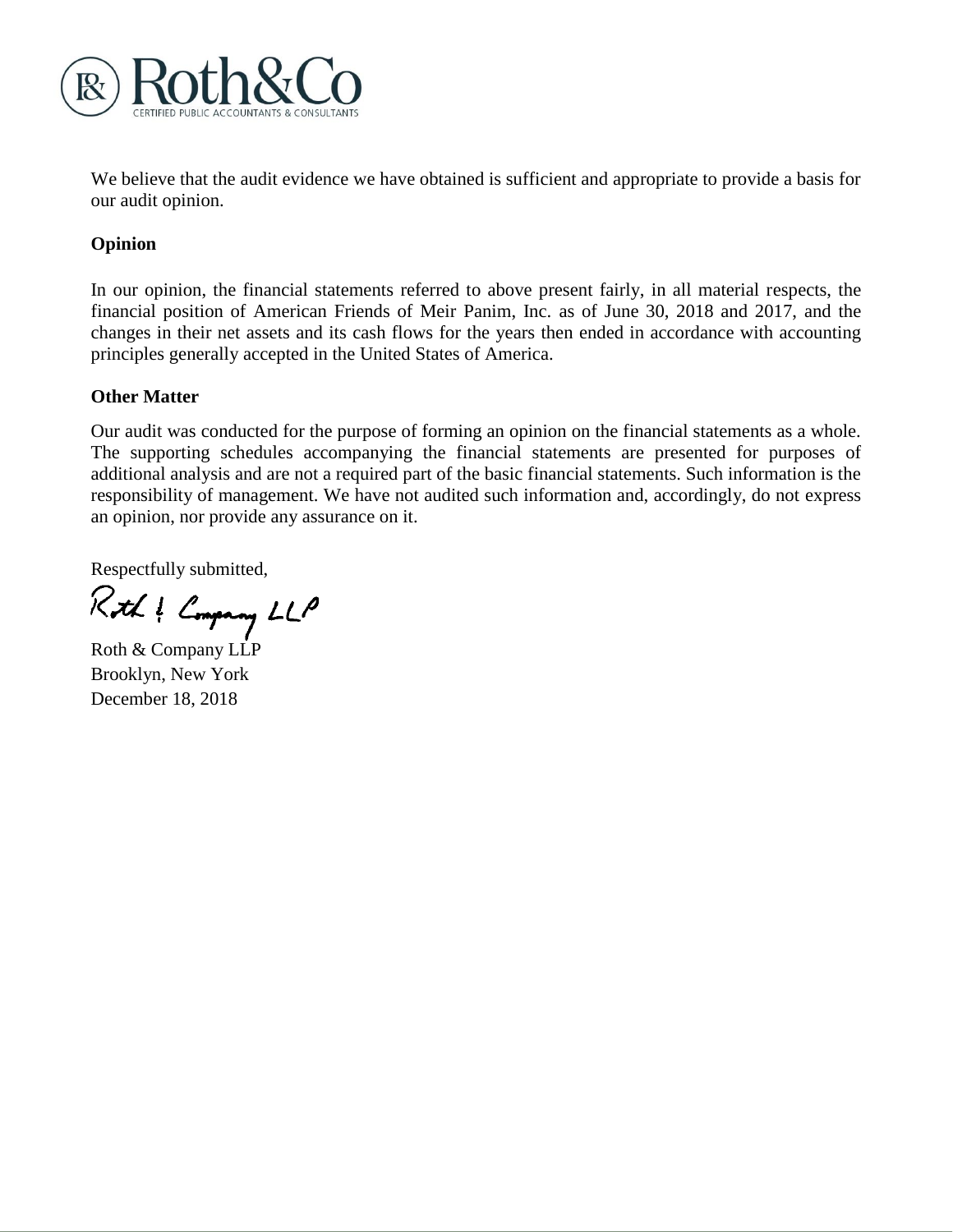# **American Friends of Meir Panim, Inc. Statements of Financial Position June 30,**

|                                         | 2018                      |         | 2017                      |         |
|-----------------------------------------|---------------------------|---------|---------------------------|---------|
| <b>ASSETS</b>                           |                           |         |                           |         |
| <b>CURRENT ASSETS</b>                   |                           |         |                           |         |
| Cash                                    | \$                        | 329,941 | $\mathcal{S}$             | 276,512 |
| Pledges receivable                      |                           | 49,912  |                           | 33,773  |
| <b>TOTAL CURRENT ASSETS</b>             |                           | 379,853 |                           | 310,285 |
| <b>TOTAL ASSETS</b>                     | $\boldsymbol{\mathsf{S}}$ | 379,853 | \$                        | 310,285 |
| <b>LIABILITIES AND NET ASSETS</b>       |                           |         |                           |         |
| <b>CURRENT LIABILITIES</b>              |                           |         |                           |         |
| Accounts payable                        | $\mathcal{S}$             | 12,266  | $\boldsymbol{\mathsf{S}}$ | 29,452  |
| <b>TOTAL LIABILITIES</b>                |                           | 12,266  |                           | 29,452  |
| <b>NET ASSETS</b>                       |                           |         |                           |         |
| Unrestricted net assets                 |                           | 367,587 |                           | 280,833 |
| <b>TOTAL LIABILITIES AND NET ASSETS</b> | \$                        | 379,853 | \$                        | 310,285 |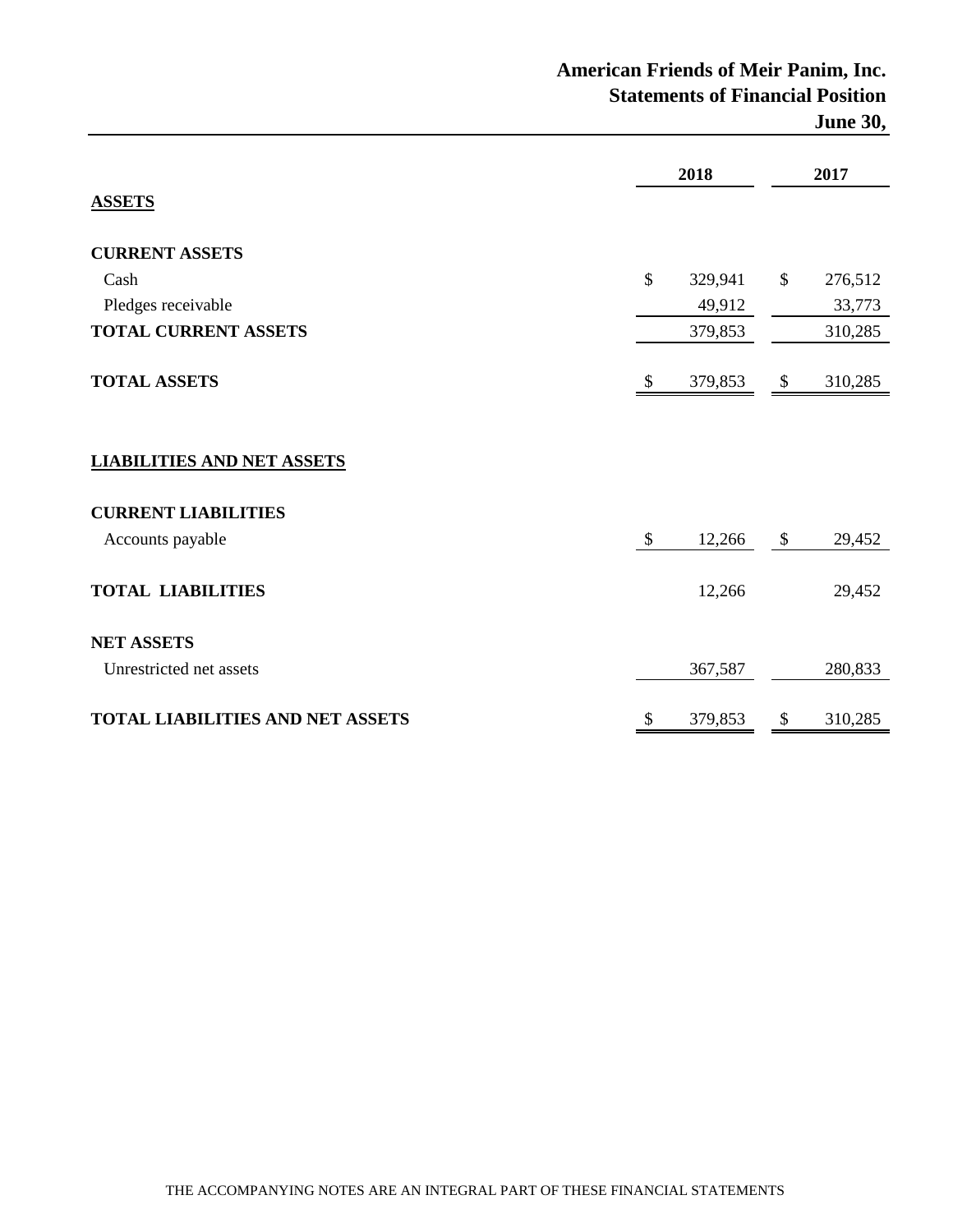# **American Friends of Meir Panim, Inc. Statements of Activities and Changes in Net Assets For the Years Ended June 30,**

|                                            | 2018            |    | 2017      |  |
|--------------------------------------------|-----------------|----|-----------|--|
| <b>REVENUE</b>                             |                 |    |           |  |
| Contribution income, net                   | \$<br>5,055,627 | \$ | 5,198,400 |  |
| <b>OPERATING EXPENSES</b>                  |                 |    |           |  |
| Program expenses                           | 4,361,547       |    | 4,539,313 |  |
| General and administrative expenses        | 279,018         |    | 294,932   |  |
| Fundraising expenses                       | 328,308         |    | 312,370   |  |
| <b>TOTAL OPERATING EXPENSES</b>            | 4,968,873       |    | 5,146,615 |  |
| <b>CHANGE IN UNRESTRICTED NET ASSETS</b>   | 86,754          |    | 51,785    |  |
| <b>UNRESTRICTED NET ASSETS - BEGINNING</b> | 280,833         |    | 229,048   |  |
| UNRESTRICTED NET ASSETS - ENDING           | \$<br>367,587   | \$ | 280,833   |  |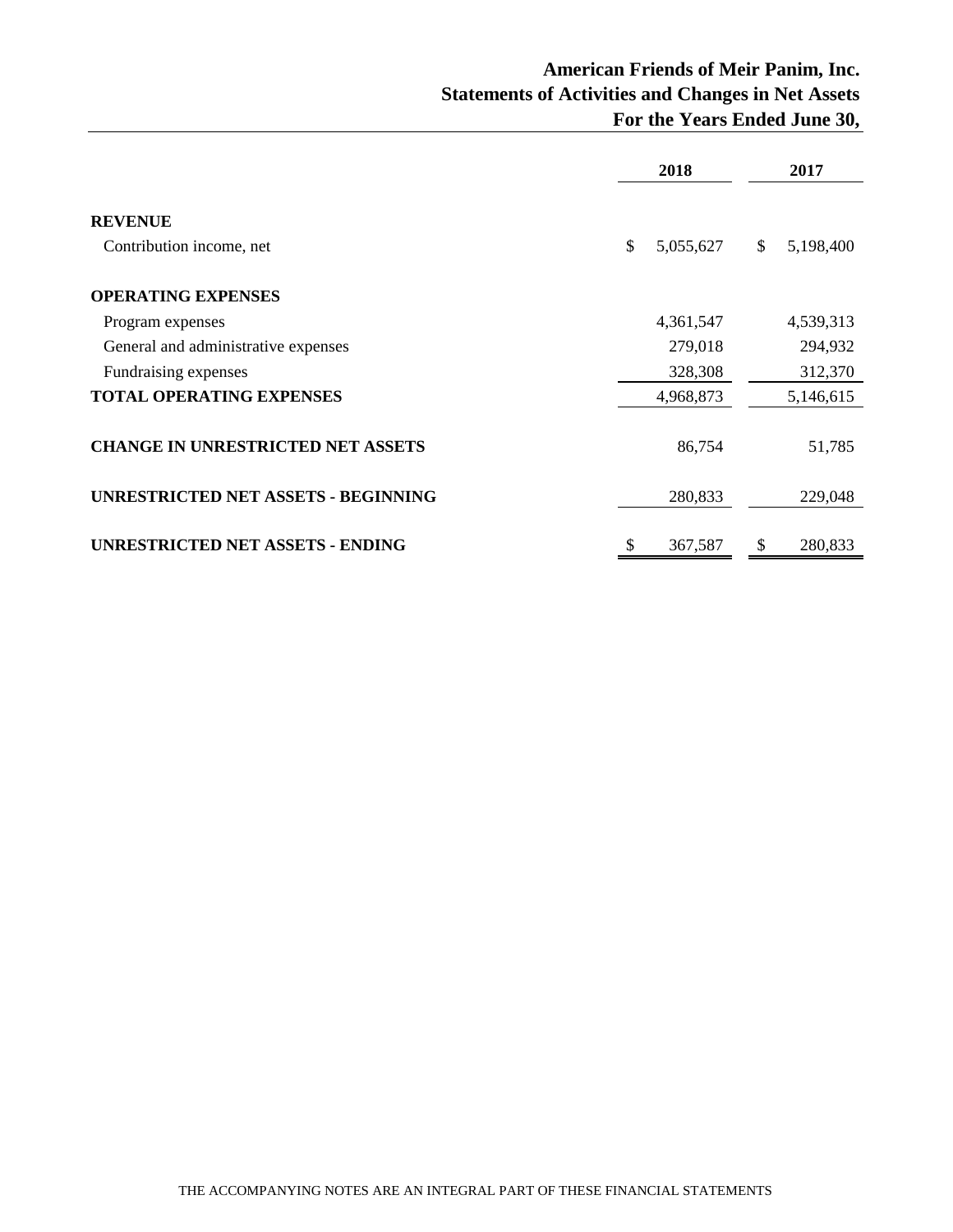# **Statements of Cash Flows For the Year Ended June 30, 2018 American Friends of Meir Panim, Inc.**

|                                             | 2018 |           | 2017         |         |
|---------------------------------------------|------|-----------|--------------|---------|
| <b>CASH FLOWS FROM OPERATING ACTIVITIES</b> |      |           |              |         |
| Change in net assets                        | \$   | 86,754    | $\mathbb{S}$ | 51,785  |
| Changes in operating assets and liabilities |      |           |              |         |
| Pledges receivable                          |      | (16, 139) |              | 79,697  |
| Accounts payable                            |      | (17, 186) |              | (3,983) |
| Total adjustments                           |      | (33, 325) |              | 75,714  |
| NET CASH PROVIDED BY OPERATING ACTIVITIES   |      | 53,429    |              | 127,499 |
| <b>NET INCREASE IN CASH</b>                 |      | 53,429    |              | 127,499 |
| <b>CASH AT BEGINNING OF YEAR</b>            |      | 276,512   |              | 149,013 |
| <b>CASH AT END OF YEAR</b>                  | \$   | 329,941   | \$           | 276,512 |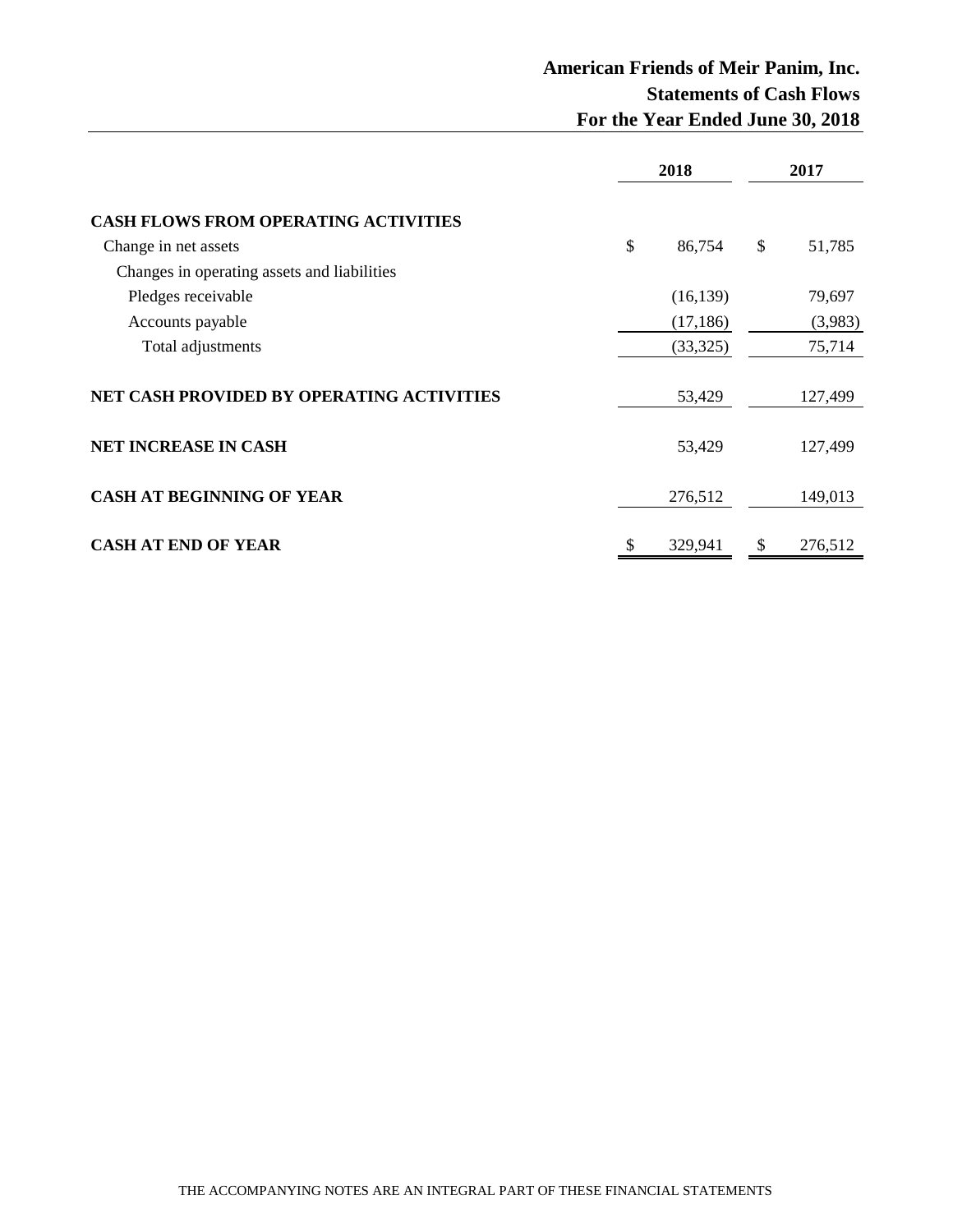## **NOTE 1 SUMMARY OF SIGNIFICANT ACCOUNTING POLICIES**

#### *Nature of Organization*

American Friends of Meir Panim, Inc., a not for profit organization formed in New York in July 2001, provides funds to organizations that operate public soup kitchens and supply hot meals to needy and elderly individuals. The organization also runs programs to help disadvantaged and vulnerable children and their families. Programs are funded by contributions.

#### *Use of Assumed Names*

The organization conducts fundraising events using its legal name American Friends of Meir Panim Inc., and the assumed names: Hope for Zion, Tikva Hope, America Eats for Israel, and A Chicken for Shabbat.

#### *Income Tax Status*

The organization is exempt from income tax under section  $501(c)(3)$  of the Internal Revenue Code.

## *Basis of Accounting*

The financial statements have been prepared on the accrual basis of accounting in conformity with accounting principles generally accepted in the United States of America (GAAP) and accordingly reflect all significant receivables, payables and other assets and liabilities.

## *Cash Equivalents*

For the purpose of the statement of cash flows, cash equivalents include time deposits, certificates of deposits, and all highly liquid debt instruments with original maturities of three months or less.

## *Pledges Receivable*

Due to the high percentage of pledges that are uncollectable in general and based on the organization's past history, the organization's policy is to include in pledges receivable only those pledges that are collected subsequent to year end. As such, the organization has not established an allowance for uncollectibility.

## *Revenue Recognition*

Contributions are recognized as support when received or when evidenced by a written promise to give and are recorded as unrestricted, temporarily restricted, or permanently restricted support, depending on the existence and/or nature of any donor restrictions. When a restriction expires (that is, when a stipulated time restriction ends or purpose restriction is accomplished), temporarily restricted net assets are reclassified to unrestricted net assets and reported in the statement of activities as net assets released from restrictions. Donor-restricted contributions are recorded as unrestricted support if such restrictions are met in the same reporting period in which the contribution is recognized.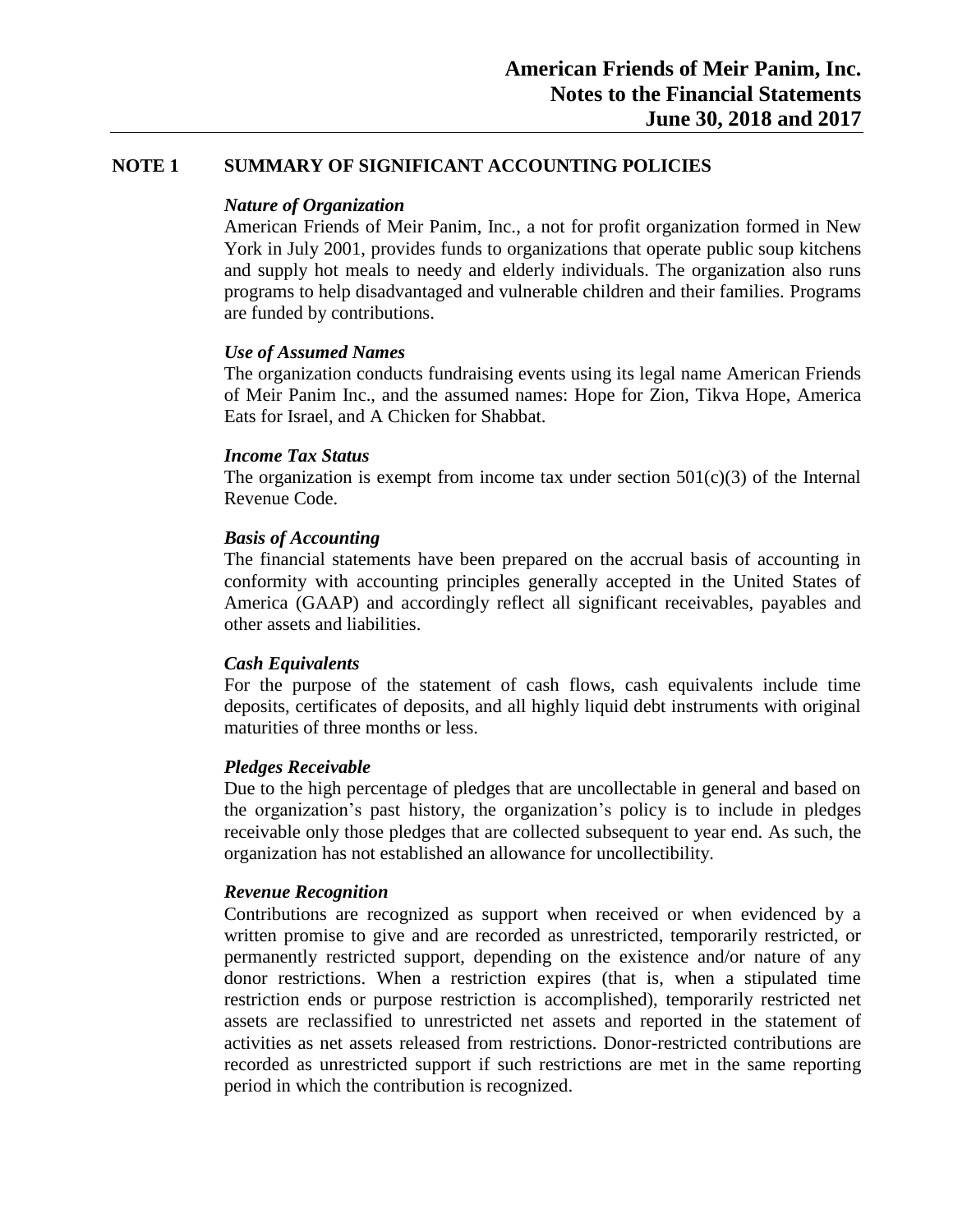## **NOTE 1 SUMMARY OF SIGNIFICANT ACCOUNTING POLICIES (CONTINUED)**

Contribution income is stated net of related credit card processing charges. Total credit card charges for the years ended June 30, 2018 and 2017 respectively amounted to \$20,353 and \$30,970.

#### *Advertising Costs*

The organization uses advertising to raise funds among the audiences it serves. Advertising costs are expensed as incurred.

#### *Estimates*

The preparation of financial statements in conformity with the accrual basis of accounting requires management to make estimates and assumptions that affect the reported amounts of assets and liabilities and disclosure of contingencies, if any, at the date of the financial statements, and revenue and expenses during the reporting period. Actual results could differ from those estimates.

## **NOTE 2 DONATED SERVICES**

Some of the service programs are carried out by volunteers. The value of these services is not reflected in the financial statements since it is not susceptible to objective valuation or measurement.

## **NOTE 3 CONCENTRATIONS OF CREDIT RISK**

#### *Cash*

At times, the organization maintains cash balances in excess of the Federal Deposit Insurance Corporation insured limits. The organization has not experienced any losses in such accounts and does not believe it is exposed to any significant risk of loss on cash.

#### *Revenue*

Two donors accounted for 48% and 33% respectively, of the organization's revenue for the years ended June 30, 2018 and 2017.

#### **NOTE 4 SUBSEQUENT EVENTS**

The organization has evaluated subsequent events through December 18, 2018, the date these financial statements were available to be issued. There were no material subsequent events that required recognition or additional disclosure in these financial statements.